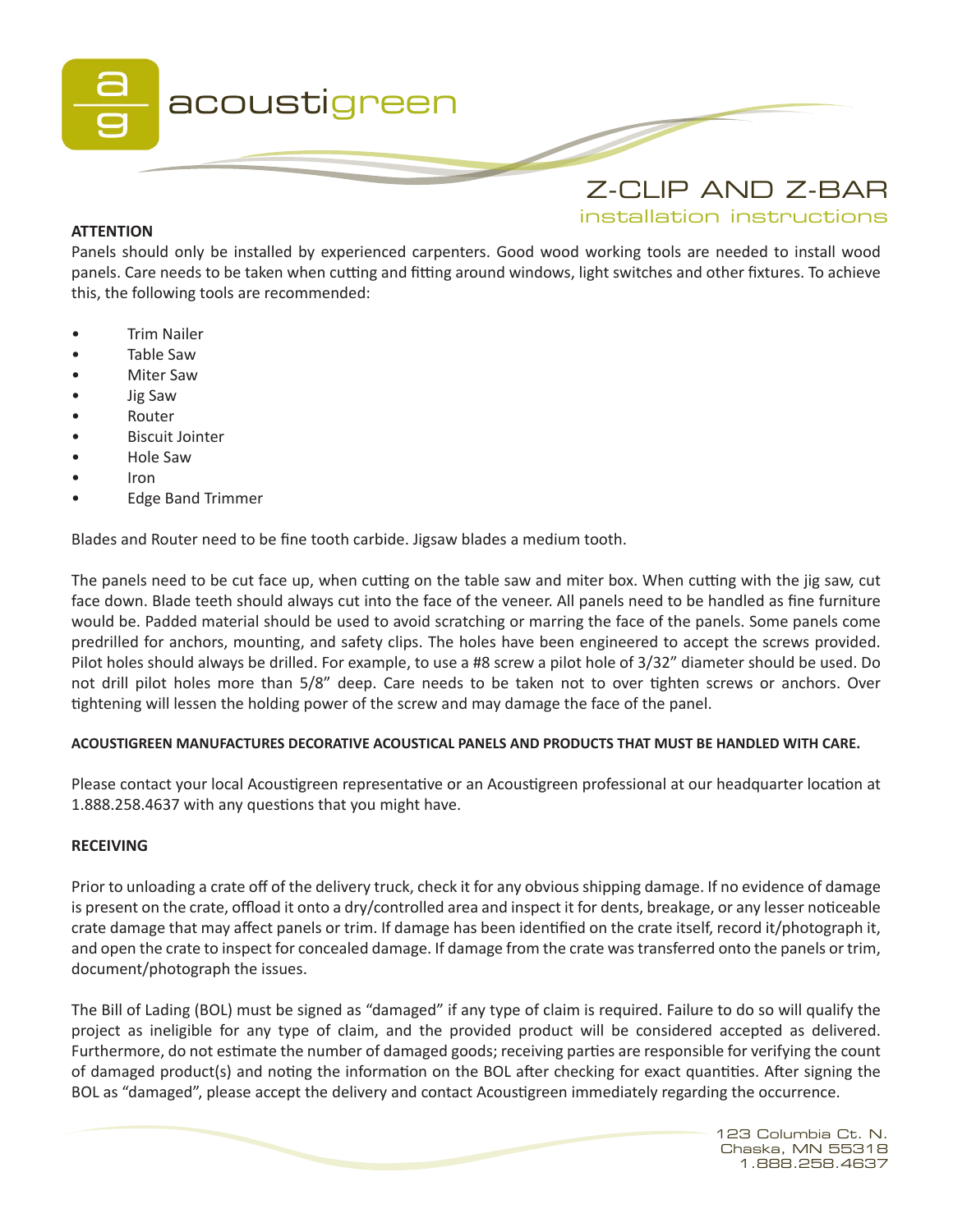

Be prepared to provide a detailed description of the issue, accurate count of what was affected, information regarding identifiers (panel tags or numbers, etc.) and photographic documentation. Do not install damaged product. Instead, get in touch with us as soon as possible so that we may address the issue and provide a working plan for potential solutions and replacements.

If any panel or trim pieces appear to have manufacturing defects, do not install. Acoustigreen's only obligation is replacing materials proved to be defective and that are returned for credit within the terms and conditions of the sale. Damaged material must remain crated and in customer's possession until a decision on the claim is reached. At that time, the carrier responsible for the delivery will pick up the damaged product at the delivery site. Do not dispose of damaged product unless otherwise expressly instructed to do so by an Acoustigreen representative. In the event this occurs, documented acknowledgment will be required from all parties involved.

If no damage is observed, make sure that all of the material ordered for the job has been received and is in the proper style(s) and correct quantities.

## **ACCLIMATION AND STORAGE**

All wood products purchased from Acoustigreen must be acclimated to site conditions before installation. Failure to acclimate product will void the warranty. This is particularly important in Northern United States climates where low atmospheric humidity typically cause more wood movement than the higher humidity of Southern climates.

Once the installation site has been acclimatized to the temperature and humidity levels that will be the norm when occupied, all wood products should be moved into the site installation area for a minimum of 72 hours prior to any installation activity. Panels should be stored in a dry, fully-conditioned interior space on a flat surface in opened cartons. Relative humidity should be maintained between 25% and 55%. Temperatures should be maintained between 55 and 80 degrees Fahrenheit. To acclimate wood products, remove all packaging materials from the outside of the crate, leaving only the wood products. Exposure to conditions outside of this range will void the warranty. Panels should be handled with care and set on protective cushions while cutting.

Grille products can be left on the crates just as they were packaged. Linear wood planks and flat panels should be carefully stacked with three or four slats stacked face to face and back to back, perpendicular to the stack allowing for air circulation. Separate stacks of flat panels and wood planks on the skids from each other carefully to prevent from scratching the product.

## **MINERAL STREAKING OR BLUE STAIN IN OAK**

Occasionally this may occur in oak panels by natural tannic acid in the wood. This does not show up in the manufacturing process, only after the veneer has come in contact with moisture. Should this occur, the stains can be removed, contact the varnish manufacturer for recommendations. Stained panels can also be used by cutting out streaked areas and installing as cut or end panels.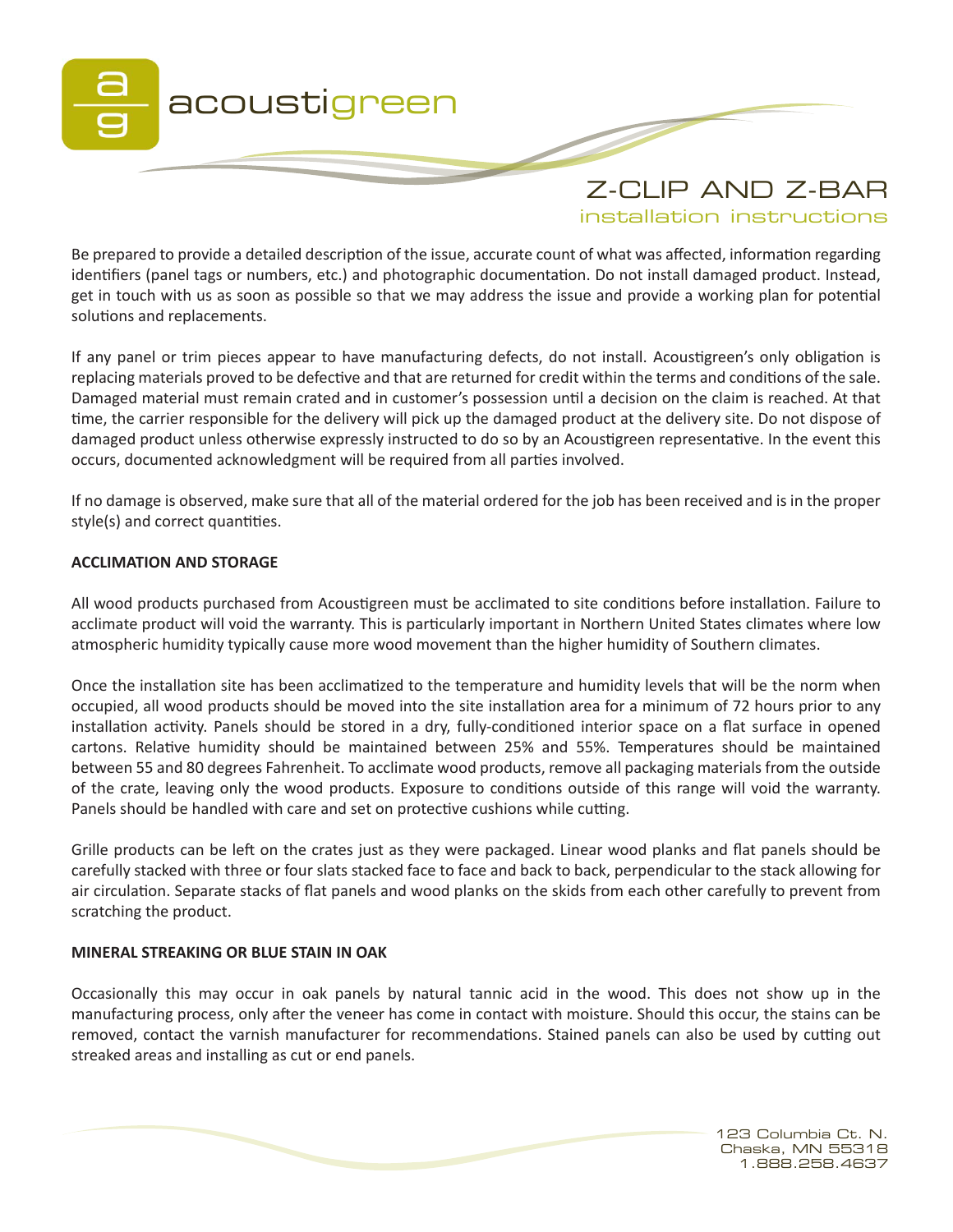

#### **CLASS A VARNISH FIRE RETARDANT PANELS**

Panels that are chemically treated for flame resistance, Class 1, 0-25 flame spread, may be slightly discolored or have a whitish cast. This may occur if the panels are subject to high humidity conditions. The manufacturer assumes no liability if this condition occurs.

#### **MOUNTING AND NRC**

Most conventional woodworking techniques are acceptable for working with Acoustigreen panels. Special mounting techniques are required to install perforated acoustical panels including perforated Fusion, Microperf and Audition planks. In all of these cases the space behind the panel, including the insulation or acoustically absorptive materials, work in conjunction with the panel to provide the noise reduction performance anticipated. The architect's details and/or shop drawings must be followed to achieve the look and NRC specified.

## **Z-CLIP AND Z-BAR WALL MOUNTING**

Special procedures are recommended for installation of the panels. Panels are designed to be installed on furring strips, wood or metal, of sufficient thickness to support the panels. Acoustigreen recommends furring strips 16" or 24" on center. Furring strips must be thicker than acoustical backer. If reveals are required, attach all vertical/horizontal reveal material to substrate with ¼" crown staple according to shop drawing locations. Mount the z-bar to the wall with fasteners 24" O.C. (maximum), then mount z-clip to panel at pre-drilled back tap location. Hang panels on z-bar. A small amount of construction adhesive may be applied to the z-bar to prevent movement. Adjust panels to ensure reveal alignment.

Acoustigreen recommends using a sharp thin-kerf carbide tipped blade. Panels should be cut face up with a miter saw to avoid scratching the wood finish. Penetration and round openings should be cut with a router and template method using a sharp blade and bit or a sharp hole saw. Test cuts should be made on scrap panels to determine the proper tool speeds for cutting and routing. Field cuts should be sealed with finish material furnished.

> 123 Columbia Ct. N. Chaska, MN 55318 1.888.258.4637